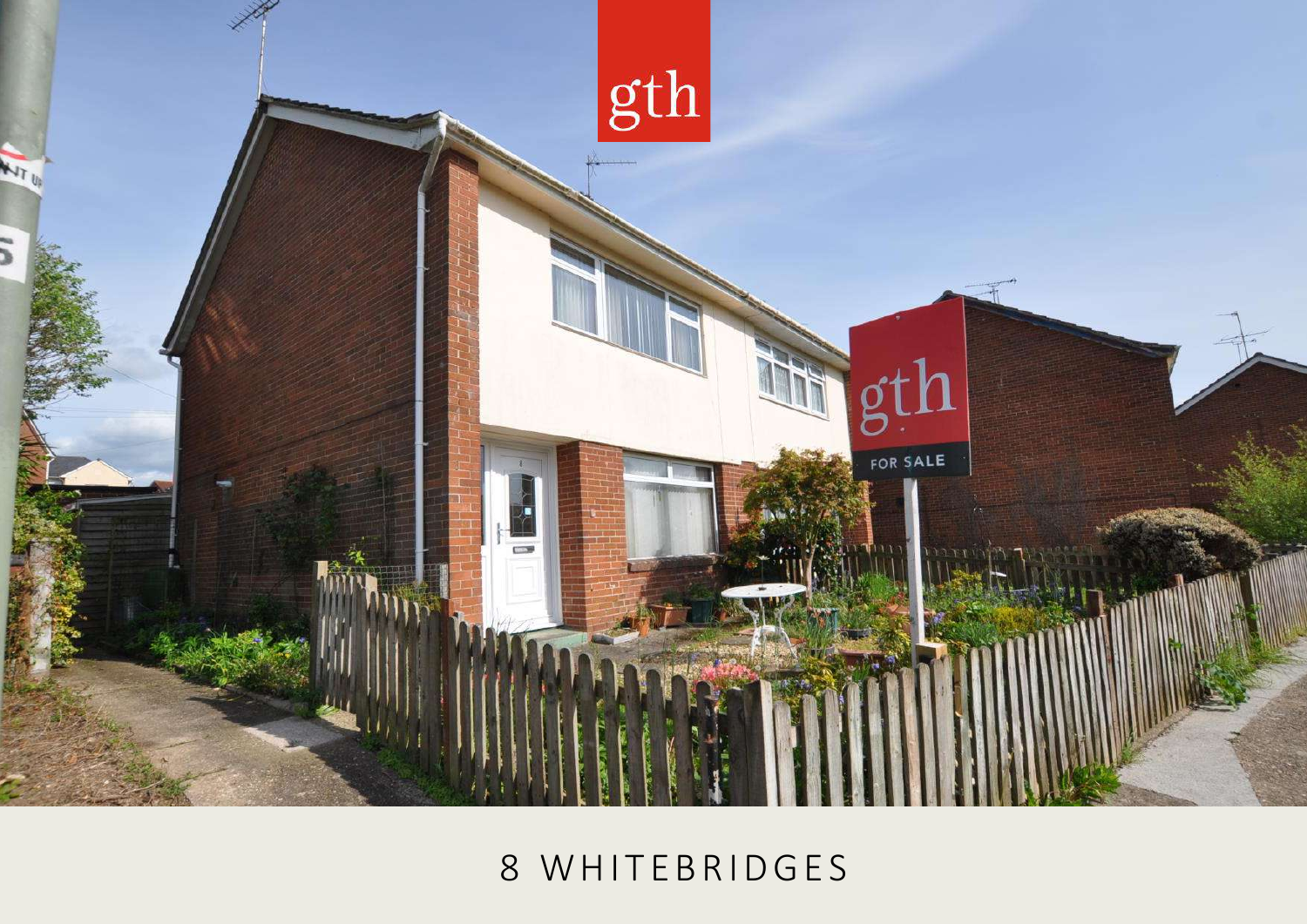### 8 Whitebridges Honiton, EX14 2RT

*Axminster 10 miles, Exeter 17 miles, Taunton 19 miles*

A three bedroom semi detached home being sold with no onward chain.

### Guide Price £225,000

#### **DESCRIPTION**

This much loved home is now being sold on with no onward chain. The property has been well maintained but would now benefit from some cosmetic improvement.

The accommodation includes on the ground floor a hallway with stairs off to the first floor, lounge, breakfast kitchen and a rear boot room with WC off it.

On the first floor there are two double bedrooms both with fitted wardrobes, a single bedroom and a shower room. The property further benefits from gas central heating





throughout and double glazed windows.

#### **OUTSIDE**

To the front is small garden with access to the front door and a shared side access. To the rear is a small court yard garden mainly laid to slab with access to the rear and a door to a large brick built shed.

NB. The property does not come with any off road parking or a garage. However there is on road parking to the rear of it.

#### **SITUATION**

The property is well positioned for access to the facilities in the historic town of Honiton, which is well served with shops, schools, restaurants and public houses, as well as a main line

rail station and a sports centre with swimming pool. The edge of town Tesco store is within walking distance of the property. Honiton enjoys excellent communication links with the A30 providing easy access to the cathedral city of Exeter and the M5 motorway, as well as the A303 trunk route .

#### **DIRECTIONS**

From our offices on the High Street turn into New Street. Immediately after the train station, turn right into Marlpits Lane. Follow the road around, continuing onto Littletown Road.

About halfway down on the left hand side you'll see a turning for Whitebridges and the property is marked both to front and rear with a red Gth for sale board.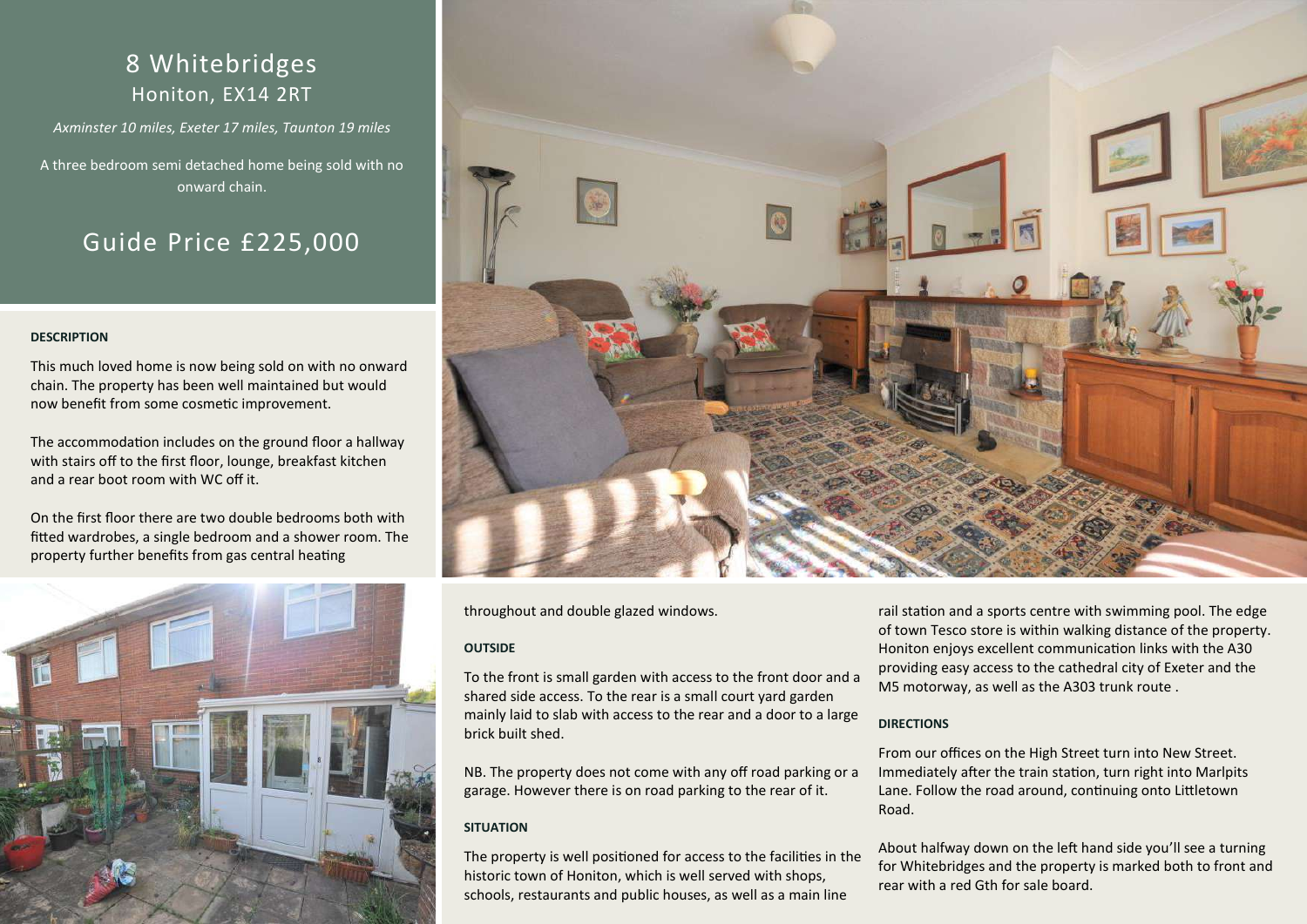#### **SERVICES & OUTGOINGS**

Mains electric, water and drainage. Gas central heating.

East Devon Council – Tax Band B.

## 8 WHITEBRIDGES



1ST FLOOR<br>APPROX, FLOOR<br>AREA 428 SQ.FT,  $(39.8 SQ.M.)$ TOTAL APPROX. FLOOR AREA 878 SQ.FT. (81.6 SQ.M.) are approximate. Not to scale. Illustrative perposes on<br>Made with Metropix ©2022

#### **IMPORTANT NOTICE**

For clarification we wish to inform any prospective purchasers that we have prepared these sales particulars as a general guide. They must not be relied upon as statements of fact. We have not carried out a detailed survey, nor tested the services, heating systems, appliances and specific fittings. Room sizes should not be relied upon for carpets and furnishings. If there are points which are of particular importance to you please contact the office prior to viewing the property.

**GREENSLADE TAYLOR HUNT** www.gth.net